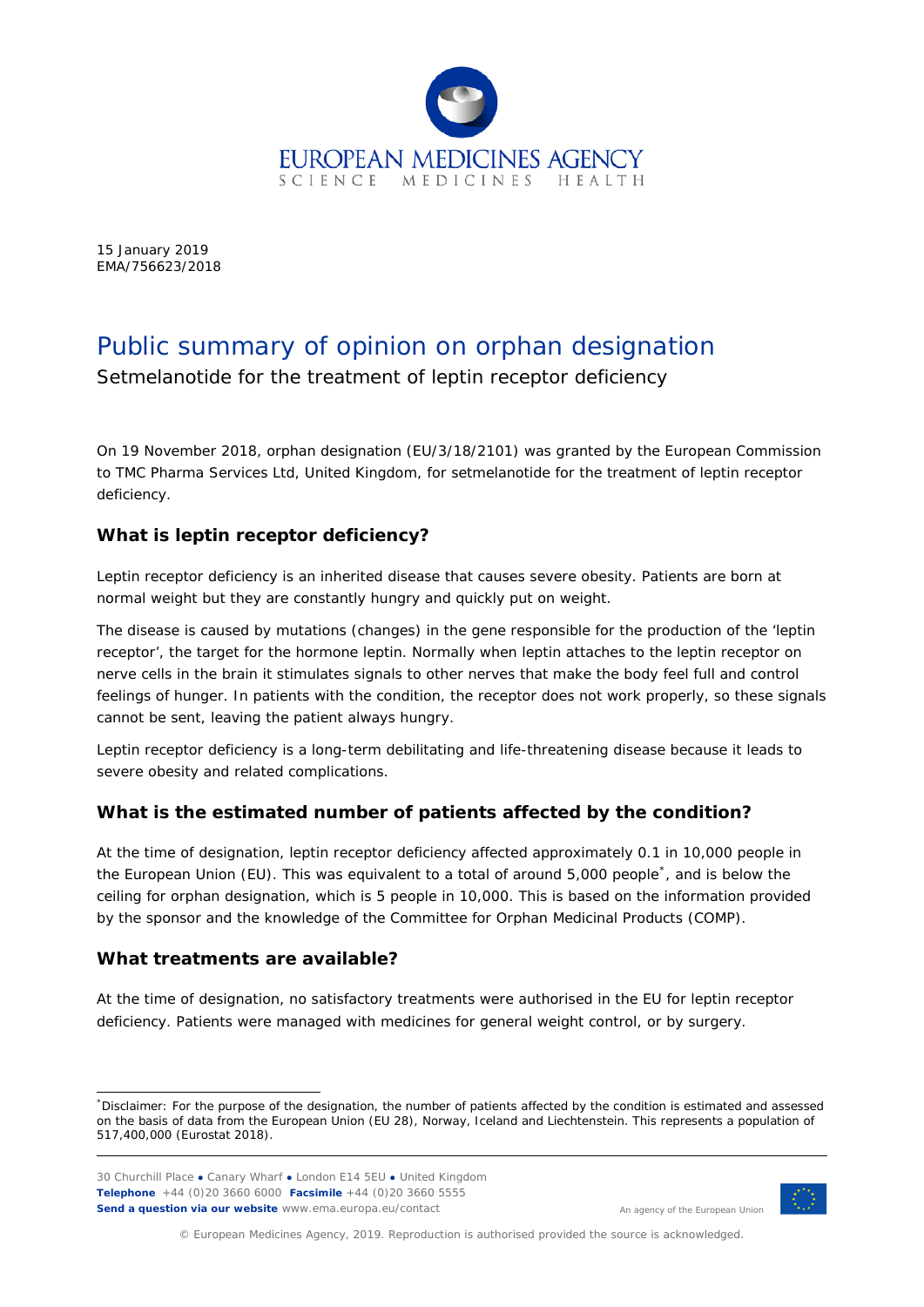#### **How is this medicine expected to work?**

In patients with leptin receptor deficiency a signal cannot be sent to the nerves that control appetite. Setmelanotide is a small molecule that is expected to work by stimulating these nerves directly, bypassing the need for a signal triggered by leptin. This is expected to restore appetite control in patients with leptin receptor deficiency and so reduce their food intake and weight gain.

#### **What is the stage of development of this medicine?**

The effects of setmelanotide have been evaluated in experimental models.

At the time of submission of the application for orphan designation, clinical trials with setmelanotide in patients with leptin receptor deficiency were ongoing.

At the time of submission, setmelanotide was not authorised anywhere in the EU for leptin receptor deficiency. Orphan designation of the medicine had been granted in the United States for LEPR deficiency obesity.

In accordance with Regulation (EC) No 141/2000 of 16 December 1999, the COMP adopted a positive opinion on 18 October 2018 recommending the granting of this designation.

Opinions on orphan medicinal product designations are based on the following three criteria:

the seriousness of the condition:

\_\_\_\_\_\_\_\_\_\_\_\_\_\_\_\_\_\_\_\_\_\_\_\_\_\_

- the existence of alternative methods of diagnosis, prevention or treatment;
- either the rarity of the condition (affecting not more than 5 in 10,000 people in the EU) or insufficient returns on investment.

Designated orphan medicinal products are products that are still under investigation and are considered for orphan designation on the basis of potential activity. An orphan designation is not a marketing authorisation. As a consequence, demonstration of quality, safety and efficacy is necessary before a product can be granted a marketing authorisation.

#### **For more information**

Sponsor's contact details:

Contact details of the current sponsor for this orphan designation can be found on EMA website, on the medicine's [rare disease designations page.](http://www.ema.europa.eu/ema/index.jsp?curl=pages/medicines/landing/orphan_search.jsp&mid=WC0b01ac058001d12b)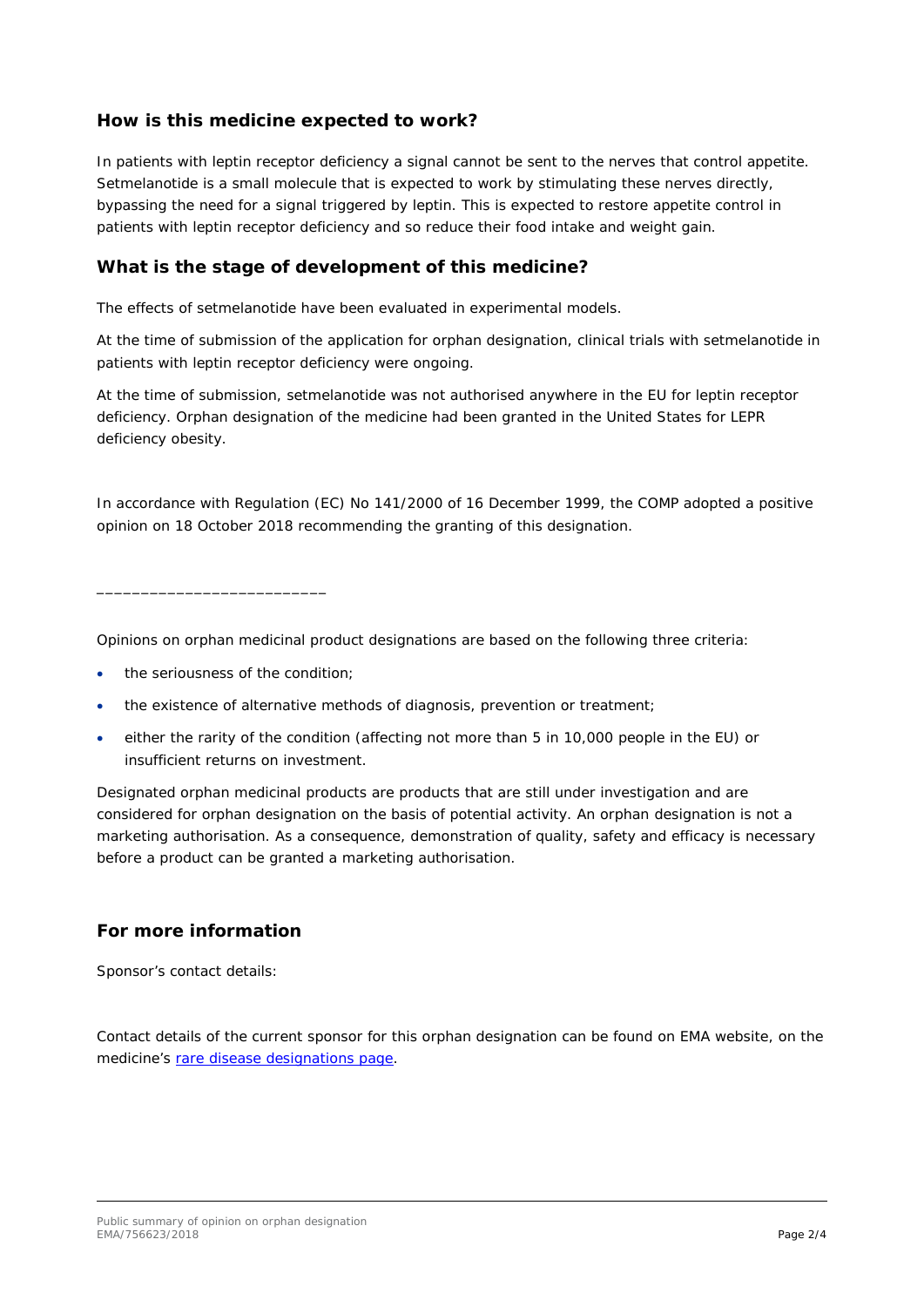For contact details of patients' organisations whose activities are targeted at rare diseases see:

- [Orphanet,](http://www.orpha.net/consor/cgi-bin/index.php) a database containing information on rare diseases, which includes a directory of patients' organisations registered in Europe;
- [European Organisation for Rare Diseases \(EURORDIS\),](https://www.eurordis.org/disease_search) a non-governmental alliance of patient organisations and individuals active in the field of rare diseases.